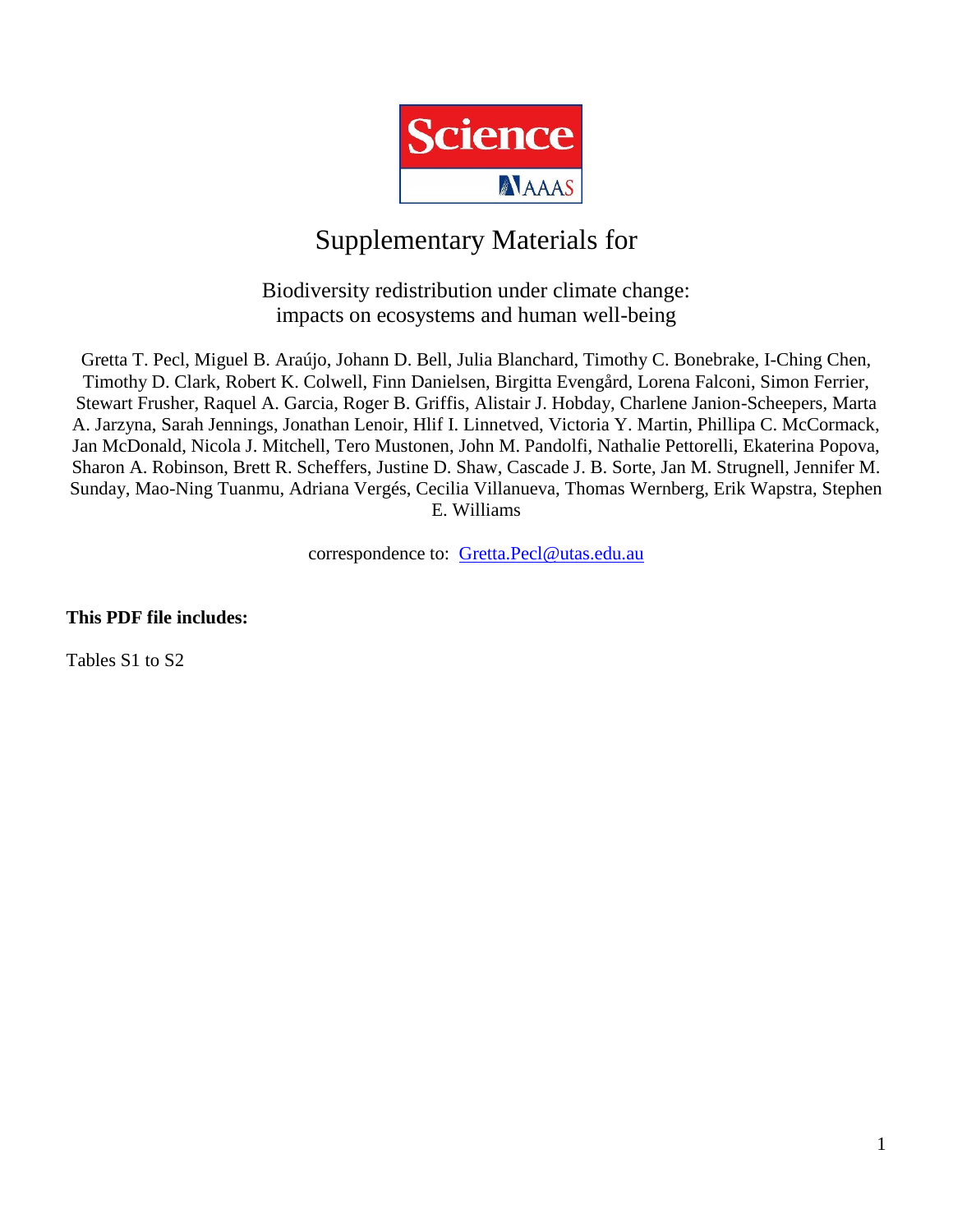## **Table S1.**

Details of the impacts associated with each of the changes in distribution documented in Figure 1, according to the numbered key.

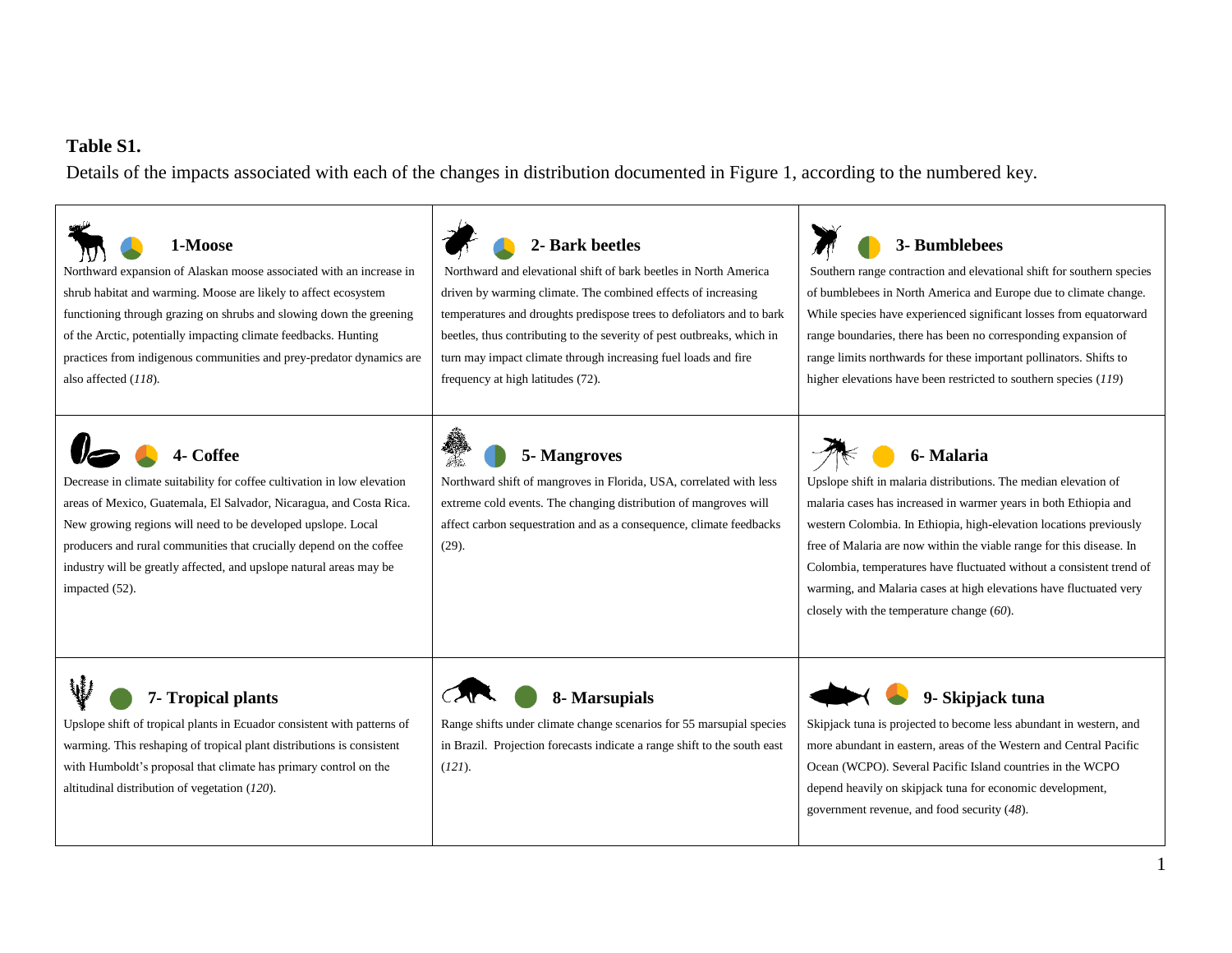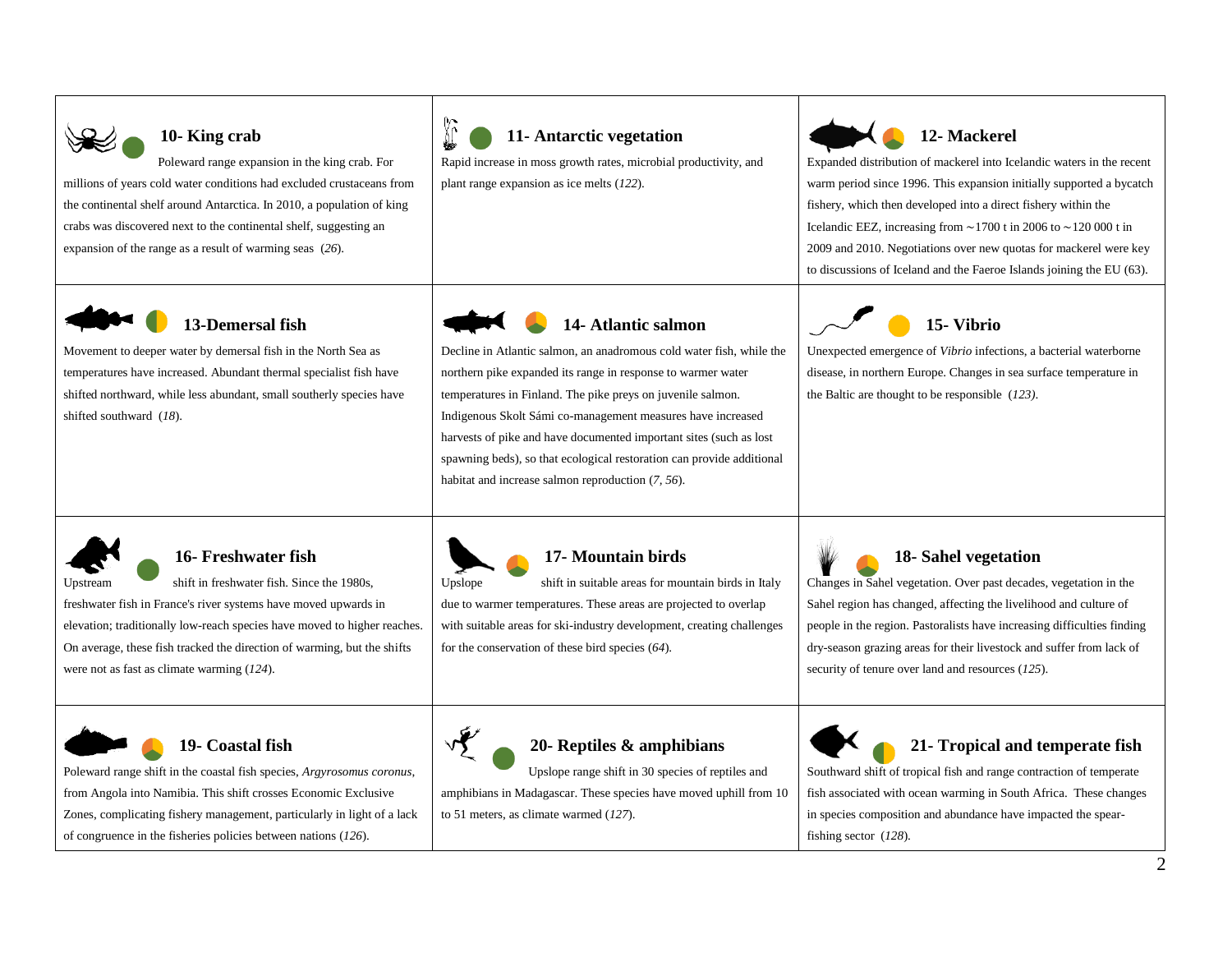| 22- Arctic vegetation<br>Altered distribution, composition, and density of<br>terrestrial vegetation in the Arctic, driven by climate warming, through<br>both increasing average temperatures and a longer growing season.<br>These changes in vegetation affect the albedo, vegetation biomass, and<br>evapotranspiration, exacerbating climate warming (68).                                                                                                                 | 23- Kelp & abalone<br>The loss of temperate canopy-forming macro algae in<br>Tosa Bay, Japan, associated with recent warming. There has been<br>local extinction of the kelp Ecklonia cava, loss of other temperate<br><i>Ecklonia</i> and <i>Sargassum</i> species, and an increase in a tropical<br>Sargassum. An associated decline of commercial abalone has been<br>attributed to the loss of Ecklonia (129). | 24- Reef coral<br>Reef coral species range shifts. These species have shifted at rates up<br>to 14 km/yr northward along the coastline of Japan, consistent with<br>climate warming $(130)$ .                                                                                      |
|---------------------------------------------------------------------------------------------------------------------------------------------------------------------------------------------------------------------------------------------------------------------------------------------------------------------------------------------------------------------------------------------------------------------------------------------------------------------------------|--------------------------------------------------------------------------------------------------------------------------------------------------------------------------------------------------------------------------------------------------------------------------------------------------------------------------------------------------------------------------------------------------------------------|------------------------------------------------------------------------------------------------------------------------------------------------------------------------------------------------------------------------------------------------------------------------------------|
| <b>25- Oil sardine</b><br>Northward shift in the range of the oil sardine. Historically, the sardine<br>had a restricted distribution between $8^{\circ}$ N to $14^{\circ}$ N, but in the past two<br>decades, it has increased in abundance to the north: the region 14°N -<br>20°N now makes up 15% of the catch. The range shift of the species is<br>a boon for coastal fishing communities in this region in India $(131)$ .                                               | 26-Moths<br>in tropical moth species. 102 montane moth<br>Upslope shift<br>species in Borneo have increased in elevation by a mean of 67 m over<br>42 years, driven by climate warming (17).                                                                                                                                                                                                                       | 27- Birds & possums<br>shift of 13 bird and 4 ringtail possum species as a<br>Upslope<br>result of climate warming in the wet tropics of Australia (132).                                                                                                                          |
| 28-Kelp, fish & invertebrates<br>Range contraction of 100 km in kelp forests and other habitat-forming<br>seaweeds in Western Australia. Increases in warm-water fish and<br>invertebrates associated with ocean warming, leading to increased<br>herbivory, loss of kelp and replacement of by seaweed turf (eastern and<br>western Australia). These changes in ecosystem structure could impact<br>Australia's most valuable single-species fishery (rock lobster) (30, 31). | 29- Sea urchin<br>Poleward range shift in the sea urchin, Centrostephanus rodgersii,<br>into Tasmania, tracking the pattern of warming in this region.<br>Through grazing this species has converted kelp forests into urchin<br>barrens, affecting the regional lobster and abalone fisheries (55).                                                                                                               | 30-Adelie penguins<br>Increase in numbers and poleward range expansion in Adelie<br>penguins. In McMurdo Sound (the Ross Sea) the breeding range of<br>Adelie penguins has expanded 3 km southwards. The population size<br>has also increased markedly (from 1983 to 1987) (133). |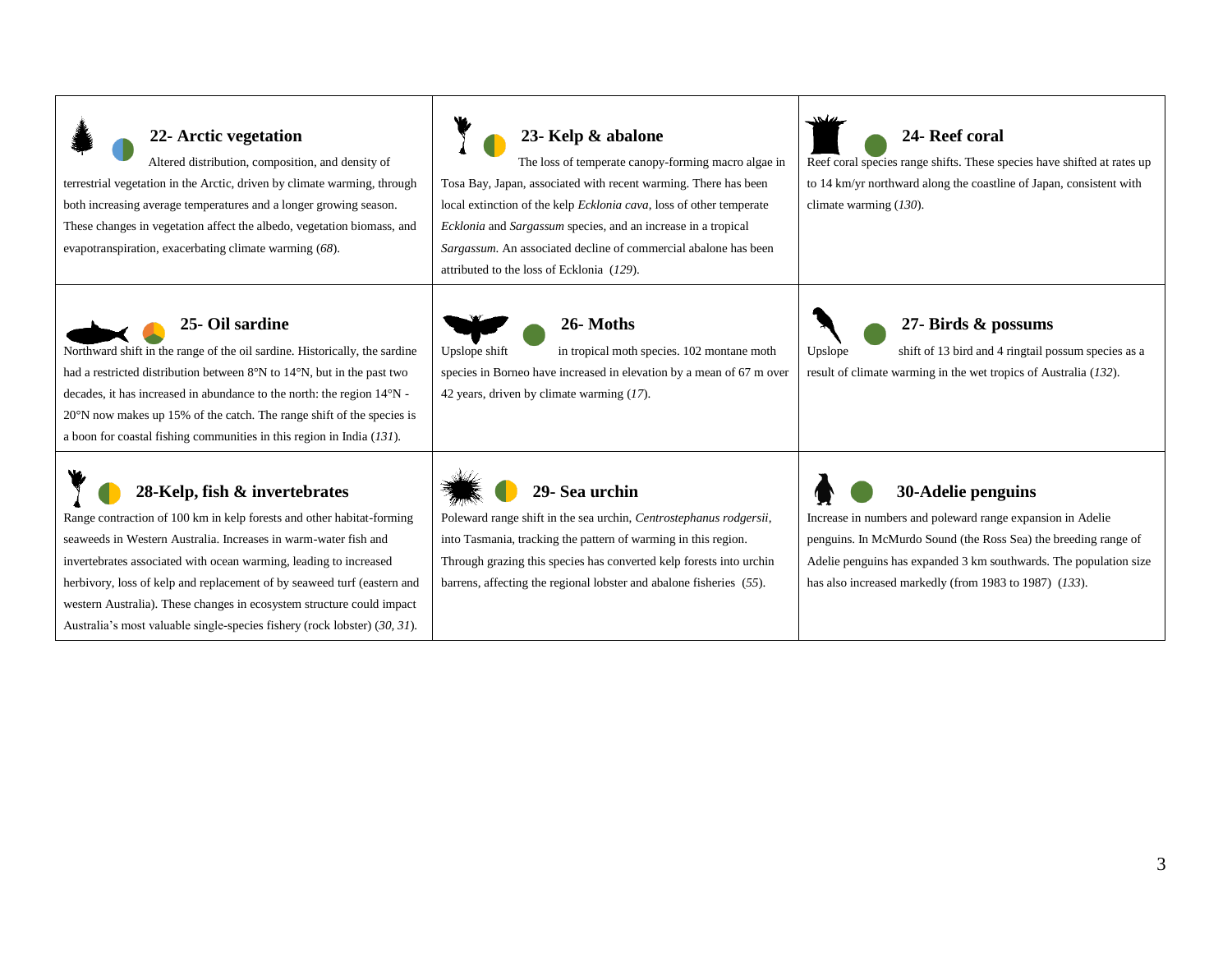## **Table S2.**

Influence on achieving the Global Sustainable Development Goals (*134*) of observed or predicted climate-driven changes in the distribution of species. Secondary effects and consequences of changing distributions of species will ultimately impact most of the Sustainable Development Goals. Here, we highlight those that, based on our collective knowledge and informed by an analysis of links between Aichi Biodiversity targets and SDG's (*135*), will likely be most significantly and immediately affected.

|                | Targets likely to be impacted (134)                                                                                                                                                                                                                                                                                                                                                                                                                                                                                                        | <b>Rationale</b>                                                                                                                                                                                                                                                                                                                                                                                                                                                          | Example & reference in<br><b>Table S1</b>                                                                                                                                                        |
|----------------|--------------------------------------------------------------------------------------------------------------------------------------------------------------------------------------------------------------------------------------------------------------------------------------------------------------------------------------------------------------------------------------------------------------------------------------------------------------------------------------------------------------------------------------------|---------------------------------------------------------------------------------------------------------------------------------------------------------------------------------------------------------------------------------------------------------------------------------------------------------------------------------------------------------------------------------------------------------------------------------------------------------------------------|--------------------------------------------------------------------------------------------------------------------------------------------------------------------------------------------------|
| 1. No Poverty  | By 2030, ensure that all men and women, in particular the poor and the<br>vulnerable, have equal rights to economic resources, as well as access to<br>basic services, ownership and control over land and other forms of<br>property, inheritance, natural resources, appropriate new technology and<br>financial services, including microfinance.                                                                                                                                                                                       | Access to natural resources will change as species<br>move into or out of particular areas. Health of plants<br>and animals that human societies depend on for food<br>may be affected by changes in the distribution of<br>pollinators, pathogens and parasites.<br>Forests, wetlands, and coastal areas are particularly<br>important as sources of food and income during times<br>of stress for the most marginalized and vulnerable<br>people living in rural areas. | Moose $(1)$<br>Bumblebees (3)<br>Coffee $(4)$<br>Skipjack tuna (9)<br>Atlantic salmon (14)<br>Sahel vegetation (18)<br>Coastal fish (19)<br>Tropical and temperate fish (21)<br>Oil sardine (25) |
| 2. Zero Hunger | By 2030, double the agricultural productivity and incomes of small-scale<br>food producers, in particular women, indigenous peoples, family farmers,<br>pastoralists and fishers, including through secure and equal access to land,<br>other productive resources and inputs, knowledge, financial services,<br>markets and opportunities for value addition and non-farm employment.<br>By 2030, ensure sustainable food production systems and implement<br>resilient agricultural practices that increase productivity and production, | Some ecosystems may no longer support productive<br>agriculture, aquaculture, subsistence hunting or<br>fisheries.<br>Food production systems may be subject to new<br>pathogens, pests, or other disruptive species (e.g.<br>jellyfish or harmful algal blooms).                                                                                                                                                                                                         | Moose $(1)$<br>Bumblebees (3)<br>Coffee $(4)$<br>Skipjack tuna (9)<br>Atlantic salmon (14)<br>Sahel vegetation (18)                                                                              |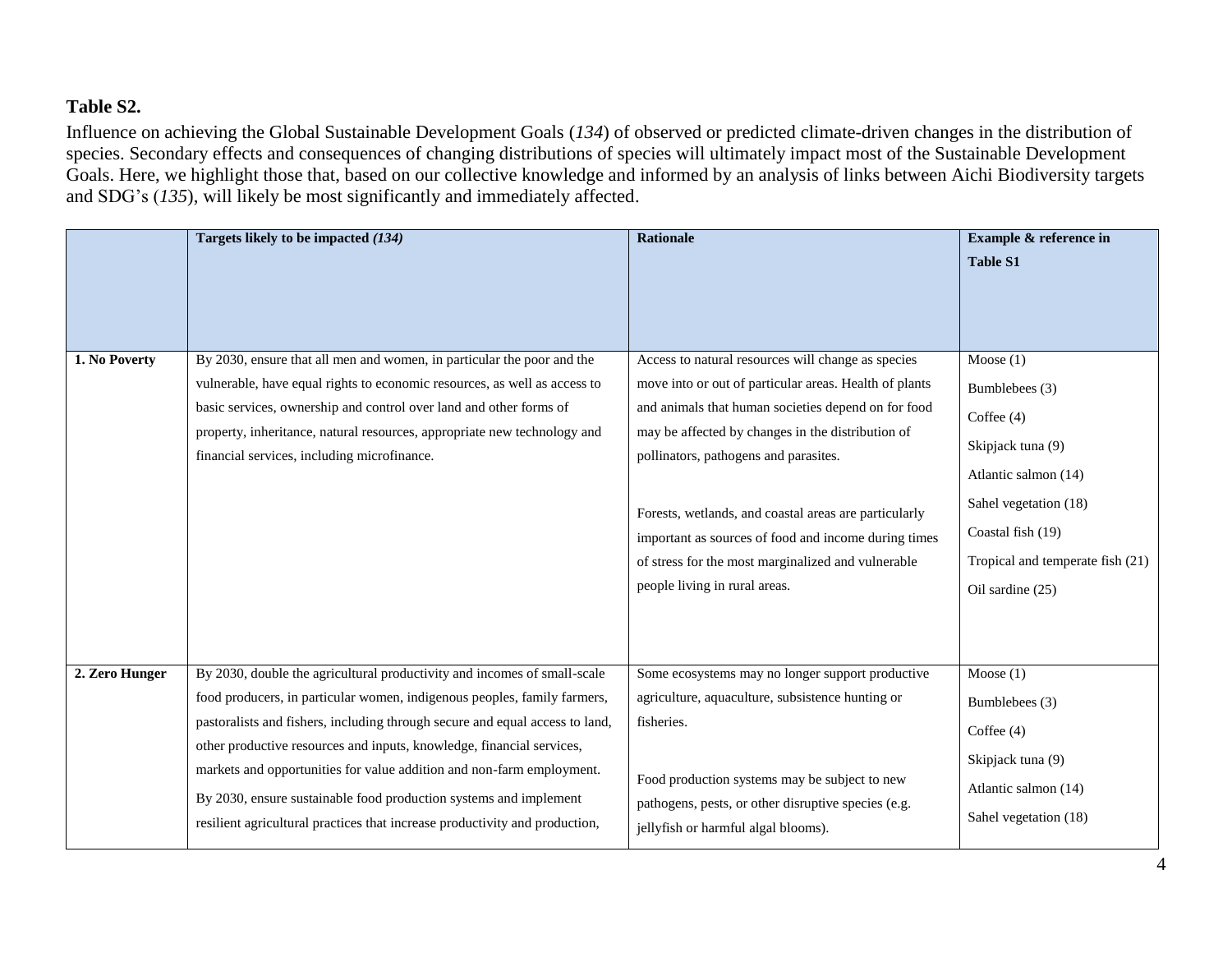|                  | that help maintain ecosystems, that strengthen capacity for adaptation to   |                                                           | Coastal fish (19)     |
|------------------|-----------------------------------------------------------------------------|-----------------------------------------------------------|-----------------------|
|                  | climate change, extreme weather, drought, flooding and other disasters and  | Poleward and elevational movement of species could        | Tropical fish (21)    |
|                  | that progressively improve land and soil quality.                           | result in increased production costs or jurisdictional    | Oil sardine (25)      |
|                  | By 2020, maintain the genetic diversity of seeds, cultivated plants and     | issues, as species move across borders or decrease in     |                       |
|                  | farmed and domesticated animals and their related wild species, including   | abundance due to lack of suitable habitat.                |                       |
|                  | through soundly managed and diversified seed and plant banks at the         |                                                           |                       |
|                  | national, regional and international levels, and promote access to and fair | Genetic diversity could be compromised because            |                       |
|                  | and equitable sharing of benefits arising from the utilization of genetic   | "successful movers and colonisers" may require a          |                       |
|                  | resources and associated traditional knowledge.                             | specific set of traits.                                   |                       |
|                  |                                                                             |                                                           |                       |
| 3. Good Health   | By 2030, end the epidemics of AIDS, tuberculosis, malaria and neglected     | Many diseases, such as malaria, are expected expand in    | Malaria (6)           |
| and Well-Being   | tropical diseases and combat hepatitis, water-borne diseases and other      | distribution both in elevation and to higher latitudes.   |                       |
|                  | communicable diseases.                                                      |                                                           | Vibrio $(15)$         |
|                  |                                                                             |                                                           |                       |
|                  |                                                                             | Mental health and well-being of farmers and fishers,      |                       |
|                  |                                                                             | and indigenous or rural communities, may be impacted      |                       |
|                  |                                                                             | as their lands or fishing grounds can no longer support   |                       |
|                  |                                                                             | the same ecosystems or traditional practices and          |                       |
|                  |                                                                             | subsistence activities. These consequences are more       |                       |
|                  |                                                                             | likely as the rate of species movements increases.        |                       |
|                  |                                                                             |                                                           |                       |
| 5. Gender Equity | Undertake reforms to give women equal rights to economic resources, as      | The natural resources that women harvest may decline      | Sahel vegetation (18) |
|                  | well as access to ownership and control over land and other forms of        | in abundance, be impacted by pests or pathogens, or       |                       |
|                  | property, financial services, inheritance and natural resources, in         | shift to other places, creating increased tensions for    |                       |
|                  | accordance with national laws.                                              | women participating in the provision of adequate food     |                       |
|                  |                                                                             | or other resources.                                       |                       |
|                  |                                                                             |                                                           |                       |
| 6. Clean water   | By 2030, achieve universal and equitable access to safe and affordable      | The capacity of water-related ecosystems such as          | Bark beetles (2)      |
| and sanitation   | drinking water for all.                                                     | mountains, forests, wetlands, rivers, aquifers and lakes, | Mangroves (5)         |
|                  |                                                                             | to ensure sustainable supply of clean freshwater, is      |                       |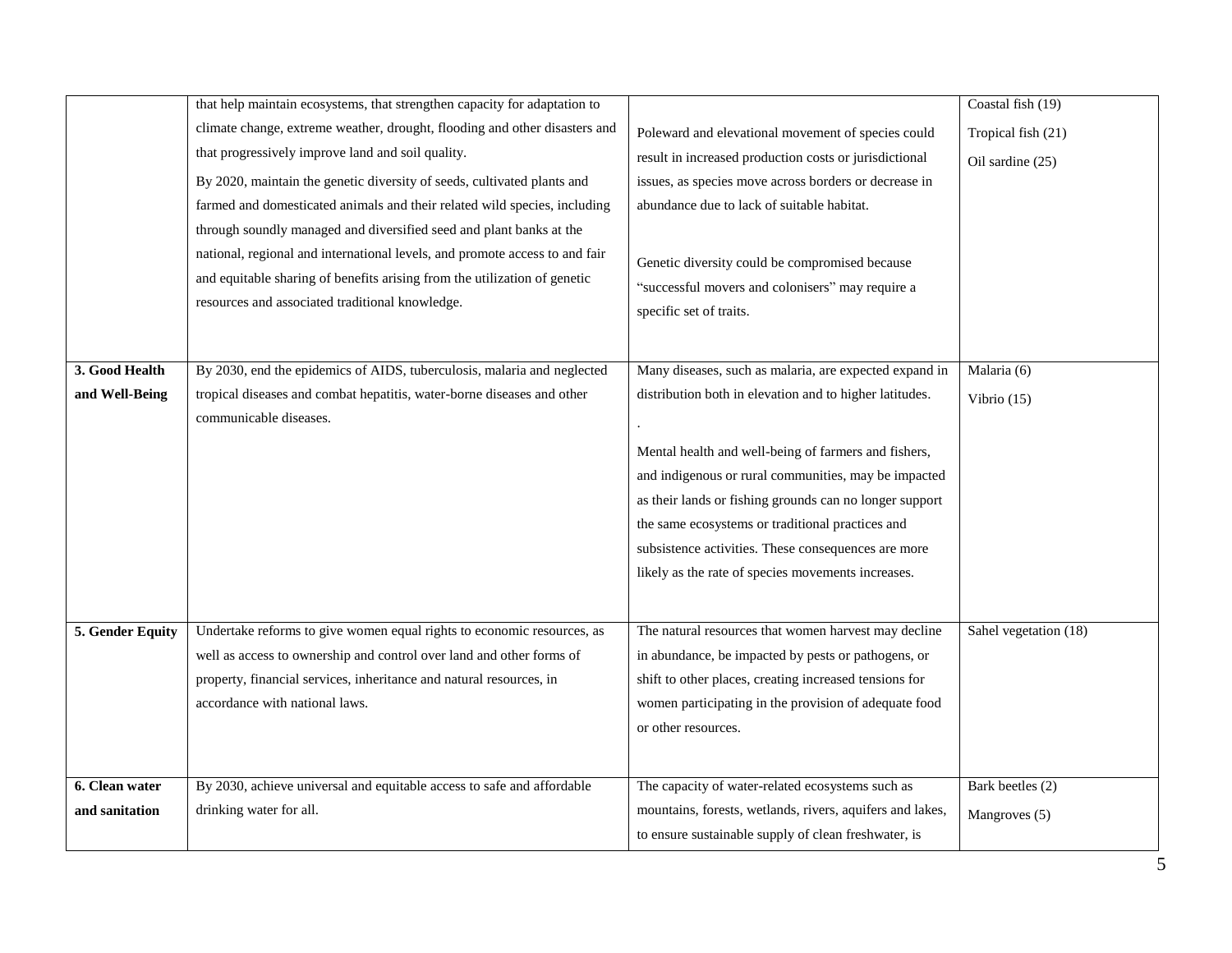|                                              | By 2030, substantially increase water-use efficiency across all sectors and<br>ensure sustainable withdrawals and supply of freshwater to address water<br>scarcity and substantially reduce the number of people suffering from<br>water scarcity.<br>By 2030, implement integrated water resources management at all levels,<br>including through transboundary cooperation as appropriate.<br>By 2020, protect and restore water-related ecosystems, including<br>mountains, forests, wetlands, rivers, aquifers and lakes. | dependent upon healthy ecosystems and therefore<br>impacted by changes in the distribution of associated<br>species. Ecosystem services impacted by changes in<br>species distribution also includes the reduction or<br>removal of pollutants. Natural ecosystems, e.g.<br>mangrove belts, can be effective in reducing the<br>flooding impacts of storm surges occurring during<br>cyclones, typhoons and hurricanes on the quality of<br>drinking water in low-lying coastal areas. | Vibrio $(15)$                                                                                                                                                                |
|----------------------------------------------|--------------------------------------------------------------------------------------------------------------------------------------------------------------------------------------------------------------------------------------------------------------------------------------------------------------------------------------------------------------------------------------------------------------------------------------------------------------------------------------------------------------------------------|----------------------------------------------------------------------------------------------------------------------------------------------------------------------------------------------------------------------------------------------------------------------------------------------------------------------------------------------------------------------------------------------------------------------------------------------------------------------------------------|------------------------------------------------------------------------------------------------------------------------------------------------------------------------------|
|                                              | Support and strengthen the participation of local communities in improving<br>water and sanitation management.                                                                                                                                                                                                                                                                                                                                                                                                                 |                                                                                                                                                                                                                                                                                                                                                                                                                                                                                        |                                                                                                                                                                              |
| 8. Decent work<br>and Economic<br>Growth     | Improve progressively, through 2030, global resource efficiency in<br>consumption and production and endeavour to decouple economic growth<br>from environmental degradation, in accordance with the 10-year<br>framework of programmes on sustainable consumption and production,<br>with developed countries taking the lead.                                                                                                                                                                                                | Sustainable production may be harder to achieve or<br>require new methods, as the distribution and relative<br>abundance of species changes and conditions become<br>less suitable for common crops and forms of animal<br>production and aquaculture.                                                                                                                                                                                                                                 | Skipjack tuna (9)<br>Mackerel (12)<br>Atlantic salmon (14)<br>Mountain birds (17)<br>Sahel vegetation (18)<br>Coastal fish (19)<br>Kelp and abalone (23)<br>Oil sardine (25) |
| 10. Reduced<br>inequities                    | By 2030, progressively achieve and sustain income growth of the bottom<br>40 per cent of the population at a rate higher than the national average.                                                                                                                                                                                                                                                                                                                                                                            | Many lower-income populations are dependent on<br>harvesting natural resources, which may no longer be<br>supported in their regions as species abundances and<br>distributions change.                                                                                                                                                                                                                                                                                                | Skipjack tuna (9)<br>Mackerel (12)<br>Mountain birds (17)<br>Sahel vegetation (18)<br>Coastal fish (19)<br>Oil sardine (25)                                                  |
| 11. Sustainable<br>cities and<br>communities | Strengthen efforts to protect and safeguard the world's cultural and natural<br>heritage.                                                                                                                                                                                                                                                                                                                                                                                                                                      | Human culture and attachment to place can be closely<br>associated with particular species and thus can be                                                                                                                                                                                                                                                                                                                                                                             | Moose(1)<br>Mangroves (5)<br>Vibrio $(15)$                                                                                                                                   |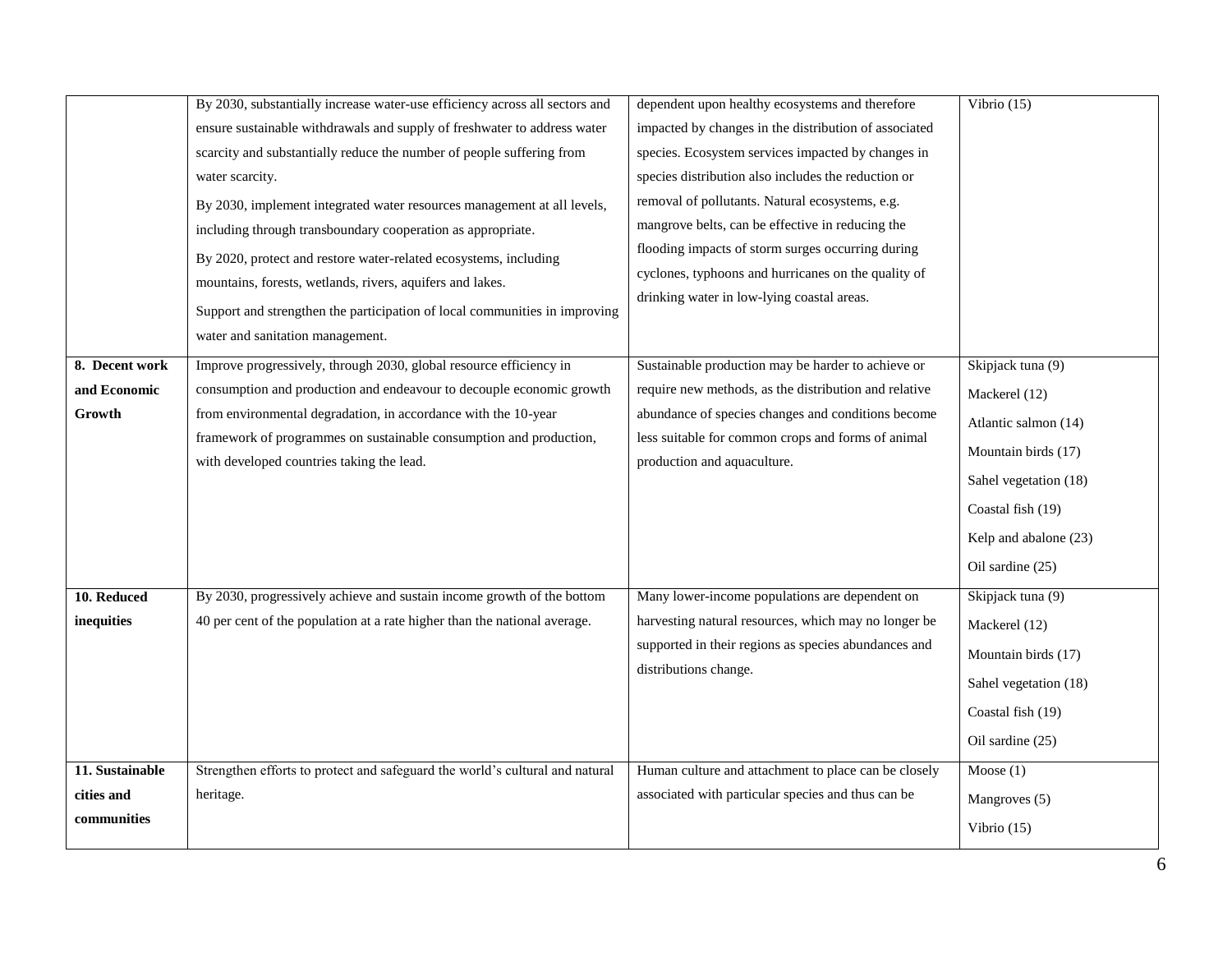|                 | By 2030, significantly reduce the number of deaths and the number of         | affected when existing species move out of a local area  | Sahel vegetation (18)         |
|-----------------|------------------------------------------------------------------------------|----------------------------------------------------------|-------------------------------|
|                 | people affected and substantially decrease the direct economic losses        | and 'new' species move in.                               |                               |
|                 | relative to global gross domestic product caused by disasters, including     | Natural ecosystems can have an important role in         |                               |
|                 | water-related disasters, with a focus on protecting the poor and people in   | mitigating against disasters.                            |                               |
|                 | vulnerable situations.                                                       | Development planning for positive links between urban    |                               |
|                 | By 2030, provide universal access to safe, inclusive and accessible, green   | and rural areas depends upon knowledge of the            |                               |
|                 | and public spaces, in particular for women and children, older persons and   | distribution of natural resources.                       |                               |
|                 | persons with disabilities.                                                   |                                                          |                               |
|                 | Support positive economic, social and environmental links between urban,     |                                                          |                               |
|                 | peri-urban and rural areas by strengthening national and regional            |                                                          |                               |
|                 | development planning.                                                        |                                                          |                               |
|                 | By 2020, substantially increase the number of cities and human settlements   |                                                          |                               |
|                 | adopting and implementing integrated policies and plans towards inclusion,   |                                                          |                               |
|                 | resource efficiency, mitigation and adaptation to climate change, resilience |                                                          |                               |
|                 | to disasters, and develop and implement, in line with the Sendai             |                                                          |                               |
|                 | Framework for Disaster Risk Reduction 2015-2030, holistic disaster risk      |                                                          |                               |
|                 | management at all levels.                                                    |                                                          |                               |
| 12. Responsible | By 2030, achieve the sustainable management and efficient use of natural     | Agriculture, fisheries and aquaculture that is currently | Bumblebees (3) and other      |
| Consumption     | resources.                                                                   | sustainable may be unsustainable in the future as the    | examples involving harvesting |
| and Production  |                                                                              | distributions of food species, and/or pollinators,       |                               |
|                 |                                                                              | pathogens and pests shift with global warming.           |                               |
|                 |                                                                              |                                                          |                               |
|                 |                                                                              |                                                          |                               |
| 13. Climate     | Strengthen resilience and adaptive capacity to climate-related hazards and   | Biodiversity conservation and health strategies will     | Moose $(1)$                   |
| <b>Action</b>   | natural disasters in all countries.                                          | require improved education to raise awareness of the     | Bark beetles (2)              |
|                 | Integrate climate change measures into national policies, strategies and     | impacts and implications of range-shifting species on    |                               |
|                 | planning.                                                                    | food production. Appropriate adaptations should be       | Mangroves (5)                 |
|                 |                                                                              | incorporated into species-specific and ecosystem         | Arctic vegetation (22)        |
|                 |                                                                              |                                                          |                               |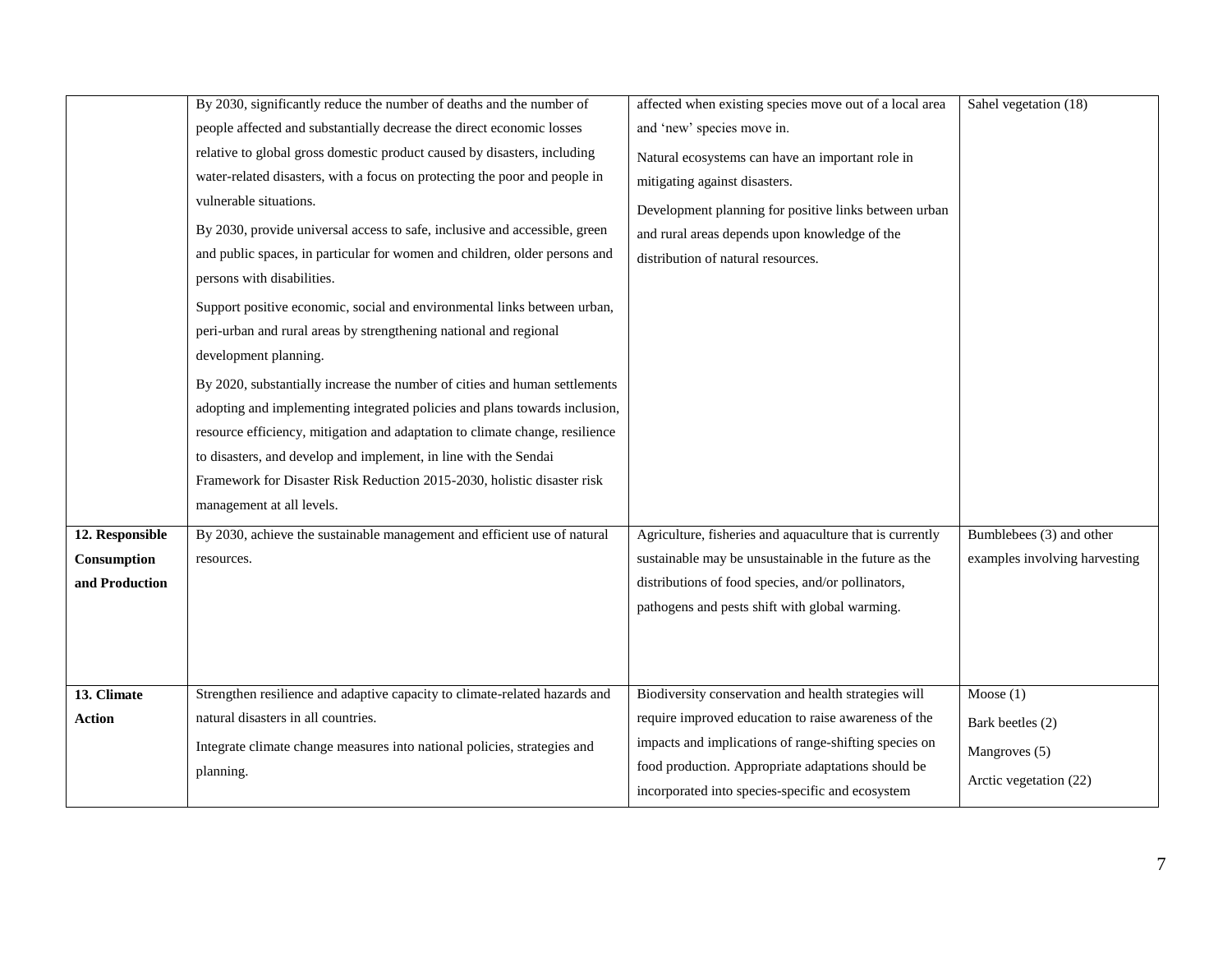|                         | Improve education, awareness-raising and human and institutional capacity                                                                                                                                                                                                                                                                                                                                                                                                                                                                                                                                                                                                                                                                                                                                                                                                                                                                                                                                                      | management plans as well as into broader national                                                                                                                                                                                                                                                                                                                                                                                         |                                                                                                                                                                                         |
|-------------------------|--------------------------------------------------------------------------------------------------------------------------------------------------------------------------------------------------------------------------------------------------------------------------------------------------------------------------------------------------------------------------------------------------------------------------------------------------------------------------------------------------------------------------------------------------------------------------------------------------------------------------------------------------------------------------------------------------------------------------------------------------------------------------------------------------------------------------------------------------------------------------------------------------------------------------------------------------------------------------------------------------------------------------------|-------------------------------------------------------------------------------------------------------------------------------------------------------------------------------------------------------------------------------------------------------------------------------------------------------------------------------------------------------------------------------------------------------------------------------------------|-----------------------------------------------------------------------------------------------------------------------------------------------------------------------------------------|
|                         | on climate change mitigation, adaptation, impact reduction and early                                                                                                                                                                                                                                                                                                                                                                                                                                                                                                                                                                                                                                                                                                                                                                                                                                                                                                                                                           | policies.                                                                                                                                                                                                                                                                                                                                                                                                                                 |                                                                                                                                                                                         |
|                         | warning.                                                                                                                                                                                                                                                                                                                                                                                                                                                                                                                                                                                                                                                                                                                                                                                                                                                                                                                                                                                                                       |                                                                                                                                                                                                                                                                                                                                                                                                                                           |                                                                                                                                                                                         |
| 14. Life below<br>water | By 2020, sustainably manage and protect marine and coastal ecosystems to<br>avoid significant adverse impacts, including by strengthening their                                                                                                                                                                                                                                                                                                                                                                                                                                                                                                                                                                                                                                                                                                                                                                                                                                                                                | Direct and indirect influences of shifting species ranges<br>and associated feedbacks on our climate system need to<br>be more thoroughly accounted for in projections of<br>future climate.<br>The movement of marine species will constantly<br>challenge management, as sustainable practices require                                                                                                                                  | Skipjack tuna (9)<br>King crab (10)                                                                                                                                                     |
|                         | resilience, and take action for their restoration in order to achieve healthy<br>and productive oceans.<br>By 2020, effectively regulate harvesting and end overfishing, illegal,<br>unreported and unregulated fishing and destructive fishing practices and<br>implement science-based management plans, in order to restore fish stocks<br>in the shortest time feasible, at least to levels that can produce maximum<br>sustainable yield as determined by their biological characteristics.<br>By 2020, conserve at least 10 per cent of coastal and marine areas,<br>consistent with national and international law and based on the best<br>available scientific information.<br>By 2030, increase the economic benefits to Small Island Developing States<br>and least developed countries from the sustainable use of marine resources,<br>including through sustainable management of fisheries, aquaculture and<br>tourism.<br>Provide access for small-scale artisanal fishers to marine resources and<br>markets. | adjustment to keep pace with alterations in the<br>distribution and abundance of species<br>Restoration of degraded marine areas may not return<br>habitats to their original state, because colonising<br>species may no longer be present or may be unable to<br>become established in these habitats.<br>Marine protected areas established to help conserve<br>species may become ineffective as target species are<br>redistributed. | Mackerel (12)<br>Atlantic salmon (14)<br>Coastal fish (19)<br>Kelp and abalone (23)<br>Oil sardine (25)<br>Kelp, fish and invertebrates (28)<br>Sea urchin (29)<br>Adelie penguins (30) |
| 15. Life on land        | By 2020, ensure the conservation, restoration and sustainable use of<br>terrestrial and inland freshwater ecosystems and their services, in particular                                                                                                                                                                                                                                                                                                                                                                                                                                                                                                                                                                                                                                                                                                                                                                                                                                                                         | The restoration of forests, wetlands, mountains and<br>drylands may be compromised by changes in the                                                                                                                                                                                                                                                                                                                                      | Moose $(1)$<br>Bark beetles (2)                                                                                                                                                         |